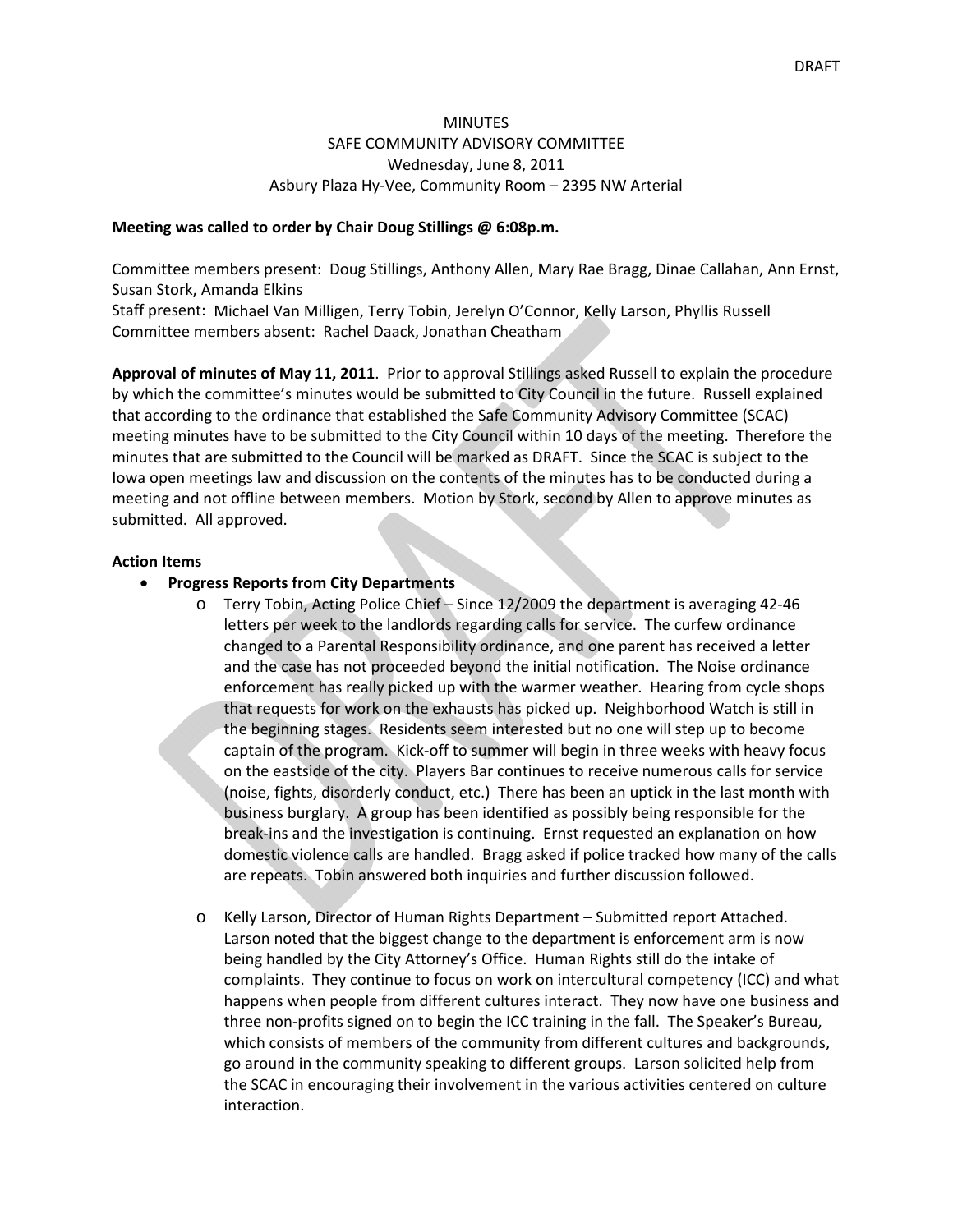Callahan motion. Elkins second to receive both staff reports. All approved.

#### **There were no items from the public**

Van Milligan reported on the Realtor luncheon that was held earlier in the day at the Colts recreation center. The luncheon focused on exposing the realtors of the city to all the improvements being done in the Washington Neighborhood. A trolley tour of the neighborhood followed. O'Connor reported that the event was well received.

**Items from the Committee.** Ernst wanted to discuss the original plan in regards to the frequency of meetings. The ordinance states that they are to meet at least once quarterly and have been meeting monthly so far. She suggests that they go back to the quarterly schedule since they are not a pro-active group but a monitoring group. Van Milligen reminded them that on July 1<sup>st</sup> the mandatory tenant screening ordinance goes into effect. Allen and Callahan prefer monthly meetings. It was mutually agreed upon that the monthly schedule would continue and July  $13<sup>th</sup>$  would be the next scheduled one. Russell will notify the committee of the location as soon as one is reserved. Allen noted that the group needs to invite all the neighborhood associations.

### **Meeting was adjourned at 7:44 p.m.**

Respectfully submitted,

Phyllis E. Russell ICMA Management Fellow

These minutes were passed and approved on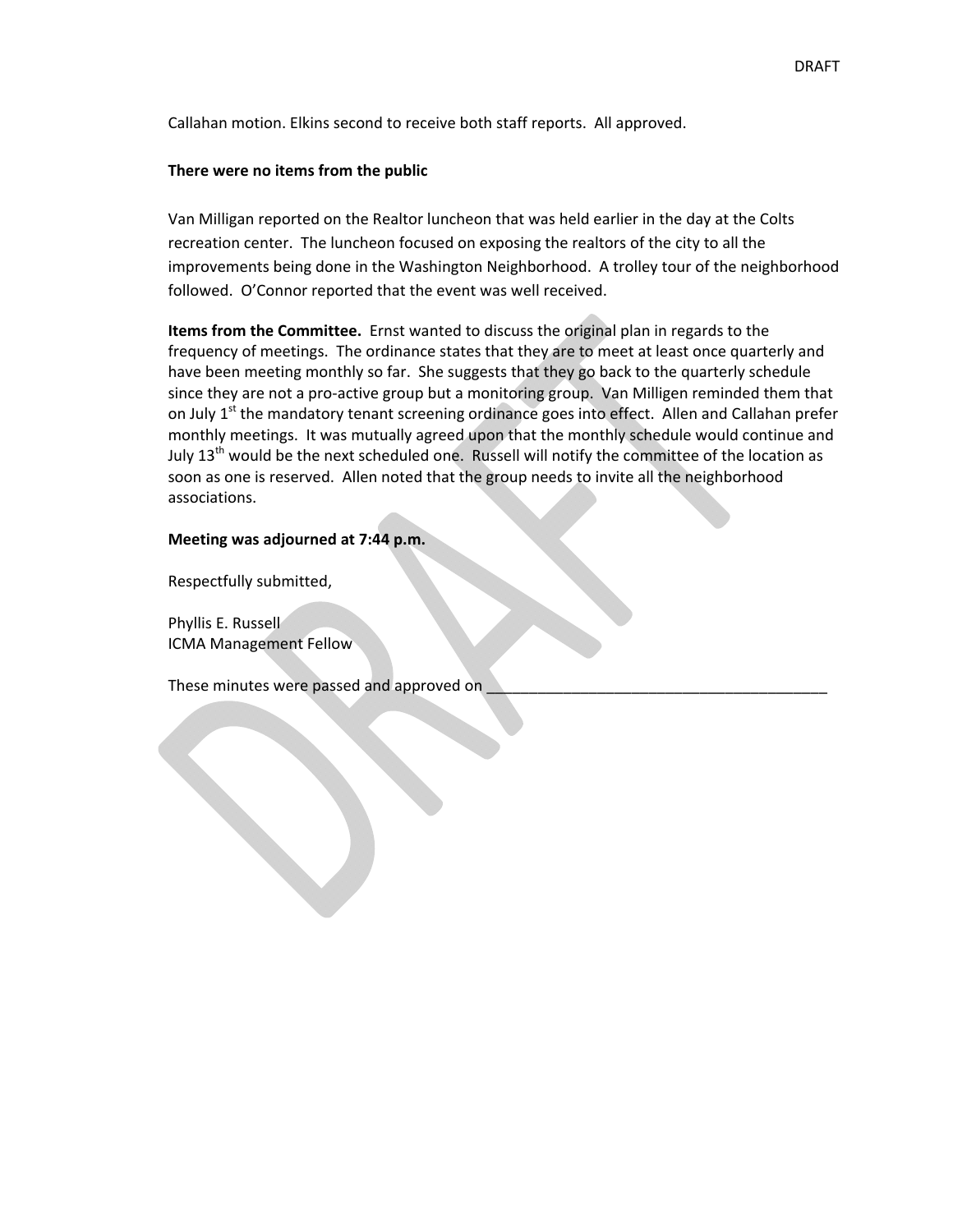



June 8, 2011

- TO: Safe Community Advisory Committee
- FROM: Kelly Larson, Human Rights Director
- SUBJECT: Update on Implementation of Recommendations Related to Human Relations

The purpose of this memorandum is to provide an implementation update on Safe Community Task Force recommendations specifically related to human relations and intercultural competence, and to request your assistance.

- **1) The Task Force recommended a major citywide human relations effort with these objectives as a Task Force priority:** 
	- **Increase tolerance and mutual understanding amongst diverse segments of the population, including educational initiatives that foster community solidarity and global citizenship.** 
		- Our efforts to increase mutual understanding are based in intercultural competence. This particular approach focuses on what happens when two cultures interact, helps us build skills that allow us to better predict misunderstanding and miscommunication, and teaches us how to mutually adapt to one another so that people can reach their human potential and contribute to the community as a whole – with these skills, we can value diversity *and* create unity, which is necessary for an increasingly diverse community to grow and thrive. Since July 1, we have conducted 21introductory training sessions for various organizations in Dubuque including businesses, non-profit organizations, and colleges.
		- Like any skill, developing the ability to work effectively across cultural differences is learned over time and with experience. Consequently, we are encouraging organizations to make a longer term commitment to developing competence, creating steering teams within their own organizations to continue skill development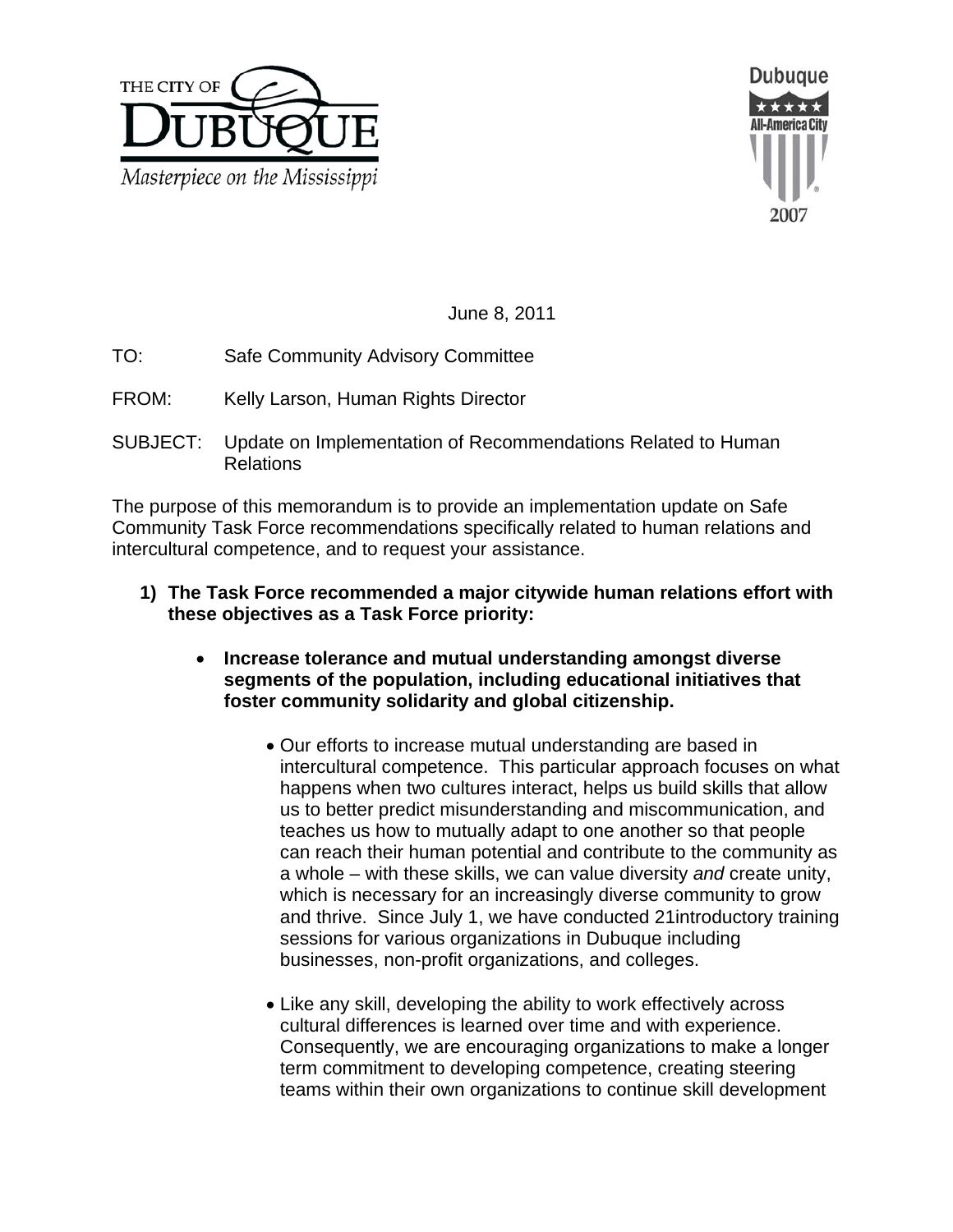efforts. Currently, we are very close to finalizing agreements to work with one private business and three non-profit organizations over the coming year to develop their own internal steering committees.

## **Implement appropriate measures to safeguard rights and opportunities of all.**

- We have taken measures to safeguard rights by enlisting the aid of the City Attorney's office with case investigations. This permits us to take on additional work in the area of prevention without sacrificing the need to insure that legal protections continue to be enforced. Human Rights staff continues to handle phone calls and visits from the public and provide counseling and training regarding the law so that people are aware of their legal rights and responsibilities. We've handled approximately 500 inquiries this year, conducted a public hearing, drafted 3 findings of probable cause, drafted 11 findings of no probable cause, drafted 7 administrative closures, and conducted several mediations. We also conducted 5 trainings related to fair housing and 2 general legal overviews.
- Another part of our work to safeguard rights and opportunities relates to creating environments where people feel welcome and included. We are encouraging affinity groups that provide social support and networking/mentoring for gay and lesbian youth and for African-American middle school students. We also are in the process of developing a group with Latino residents.
- A final part of our work to safeguard rights and opportunities relates to addressing systemic barriers. Our partnerships with Project H.O.P.E., the Bridges Initiative, and other programs designed to remove barriers to self-sufficiency are examples.

## **2) The Task Force recommended that intercultural competence training be offered periodically to businesses and the community at large, including City staff and City Board and Commission members.**

 City staff have participated in three mandatory 3.5 hour training sessions (a total of 10.5 hours) around intercultural competence and intercultural conflict styles since we first began our intercultural work in 2006. We also offer "mini-tips," which are hour long optional training sessions, throughout the year. This year, we offered optional sessions on race, disabilities, and generations in the workplace. Since July, we have offered two foundational sessions for City staff who have joined the organization in the past year. In October and again in April, we offered five hours of training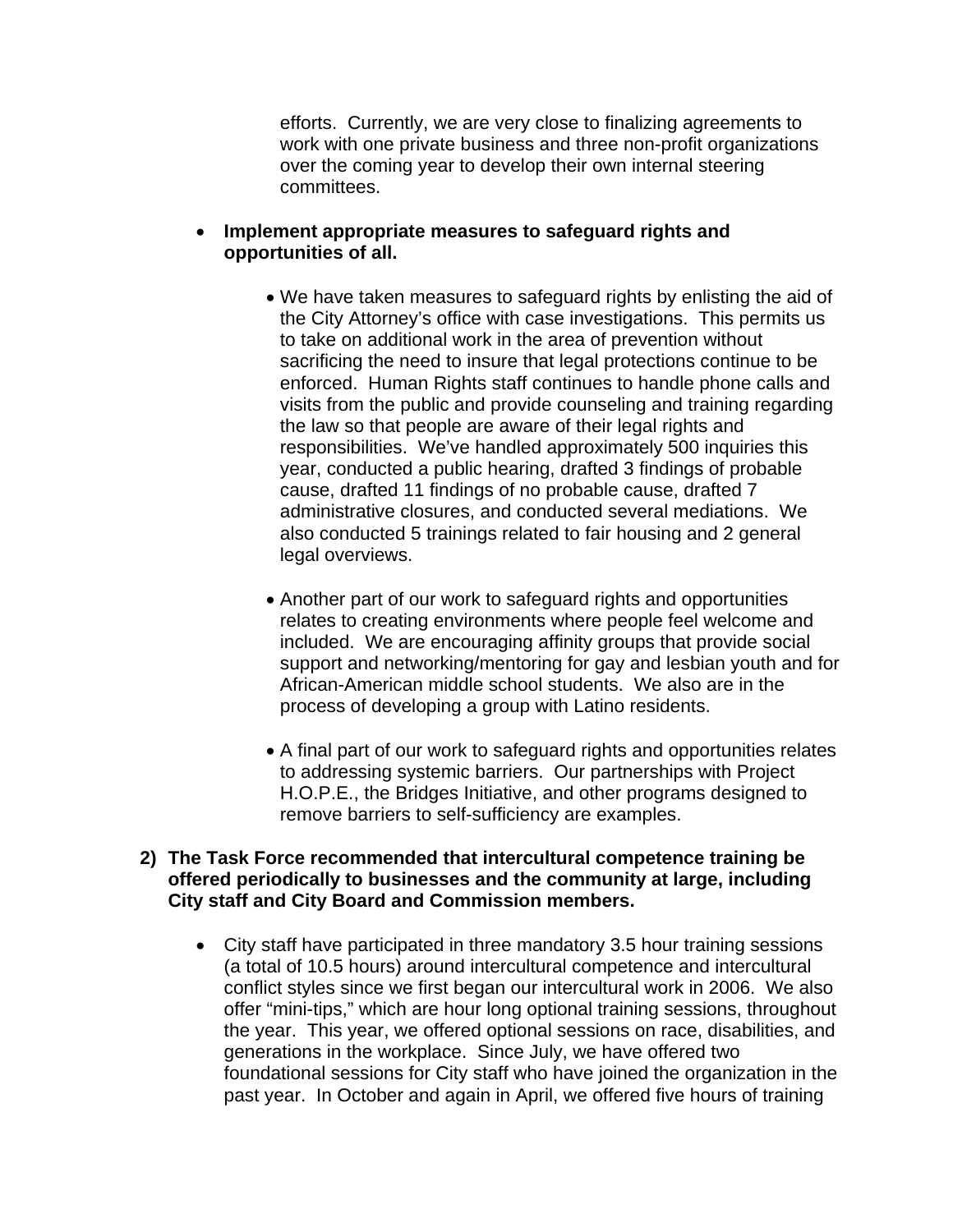for Board and Commission members and we will offer sessions again in September. We have opened those sessions to the general public as well. Since July 1, we have conducted 21 training sessions for various additional organizations in Dubuque including businesses, non-profit organizations, and colleges.

 Within the City organization, we also offer ongoing intercultural tips in our newsletter and at management team meetings, and the members of our intercultural steering, training, tips and media teams do additional skill development. We are currently working on a five year report that will highlight work we have done to implement the 2006 recommendations of One Ummah Consulting around creating an inclusive work environment for City staff and supporting an inclusive community.

## **3) Raising awareness amongst the general public and developing individual ambassadors through intercultural competence training who can then talk with others about what they have learned.**

 Most of our work with the general public occurs when we are invited into a business, organization, or classroom to do intercultural competence training. When we do these trainings, we also look for opportunities to work to build steering teams who continue to develop intercultural skills and who then, in effect, become the ambassadors for taking an intercultural approach to conflicts and issues that arise around cultural differences. Anyone who attends a training may choose to take on the role of becoming an ambassador informally. Formally, we would like to see people come together within or across organizations to form their own groups that are committed to continuing to develop intercultural skills.

# **4) Encouraging community wide support of the intercultural competence initiative by engaging colleges, churches, and businesses.**

- As we have begun shifting our focus to include additional prevention efforts, we have been reaching out to the groups identified. We have offered 21 training sessions to various organizations as mentioned above. Another piece of building intercultural skills involves providing the opportunity for dialogue and interaction across cultural differences. We do this through our volunteer speakers' bureau, and we have had over forty engagements in the past year encouraging dialogue around issues related to sexual orientation, race, disabilities, and national origin.
- **5) A human relations initiative that could include programs in the arts, cultural programs, and other strategies that promote respect and understanding amongst residents.**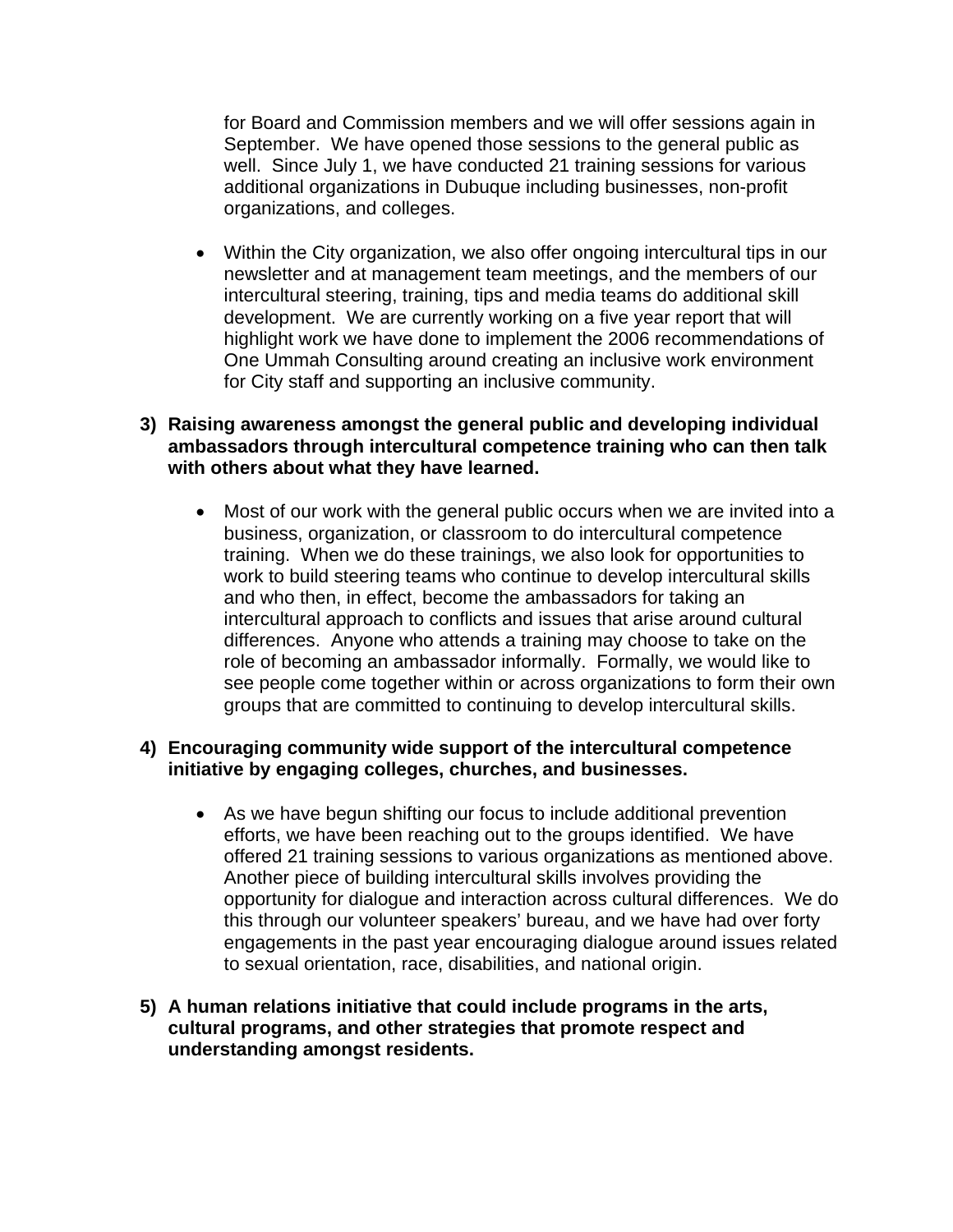- The Human Rights Department staff works with two other community organizations – faces & voices and the Multicultural Family Center - on arts and cultural programs designed to raise awareness of the cultures in our community. Since last fall, the Multicultural Family Center has sponsored a Martin Luther King, Jr., Day of Service, Dr. Carver's Workshop, Dia de la Raza, Native American Heritage Dancers and Storytellers, Multicultural Holiday Celebration, a public reading of "Crowns" for Black History Month, Taste of the World, Cesar Chavez Day, Cinco de Mayo, the Marshallese Constitutional Day Celebration, and monthly visits by the African American Museum of Iowa from September through February. In addition, Juneteenth is scheduled for June 19. Faces & voices sponsored the Dr. King Tribute Days in January and also supported the Marshallese Constitutional Celebration.
- Currently, we are struggling to find sufficient numbers of community volunteers who can assist with fundraising, planning, and implementing these programs. We also are aware that there are other organizations in the community, particularly in the education field, who offer cultural events throughout the year that are open to the general public. On June 9, we will be having a joint meeting amongst various partners to discuss improved collaboration and how we might better maximize our resources, support each others' events, and avoid duplication. Following this meeting, we hope to begin soliciting additional volunteers.
- These cultural awareness programs are important to raising awareness of the various cultures residing in Dubuque and sending a message of inclusion. The goal of promoting respect and understanding, however, requires intentional effort and interaction *across* cultural differences, which we is why we also do the intercultural work discussed above.

# **6) Encouraging the Dubuque Community School District to develop a meaningful intercultural competence program for students at all levels.**

• Human Rights Department staff have had initial conversations with the DCSD staff, though we have not yet determined the modifications that would be needed in our program in order to make it appropriate for a K-12 education setting.

# **7) Engaging community volunteers of various races and income levels in a monthly "Days of Caring" initiative by encouraging businesses to allow volunteers to participate on work time.**

• There is an annual community-wide Days of Caring that involves numerous volunteers and non-profit organizations throughout Dubuque. This April, City staff and local residents formed a team of nearly fifty volunteers who performed work for the Washington Neighborhood